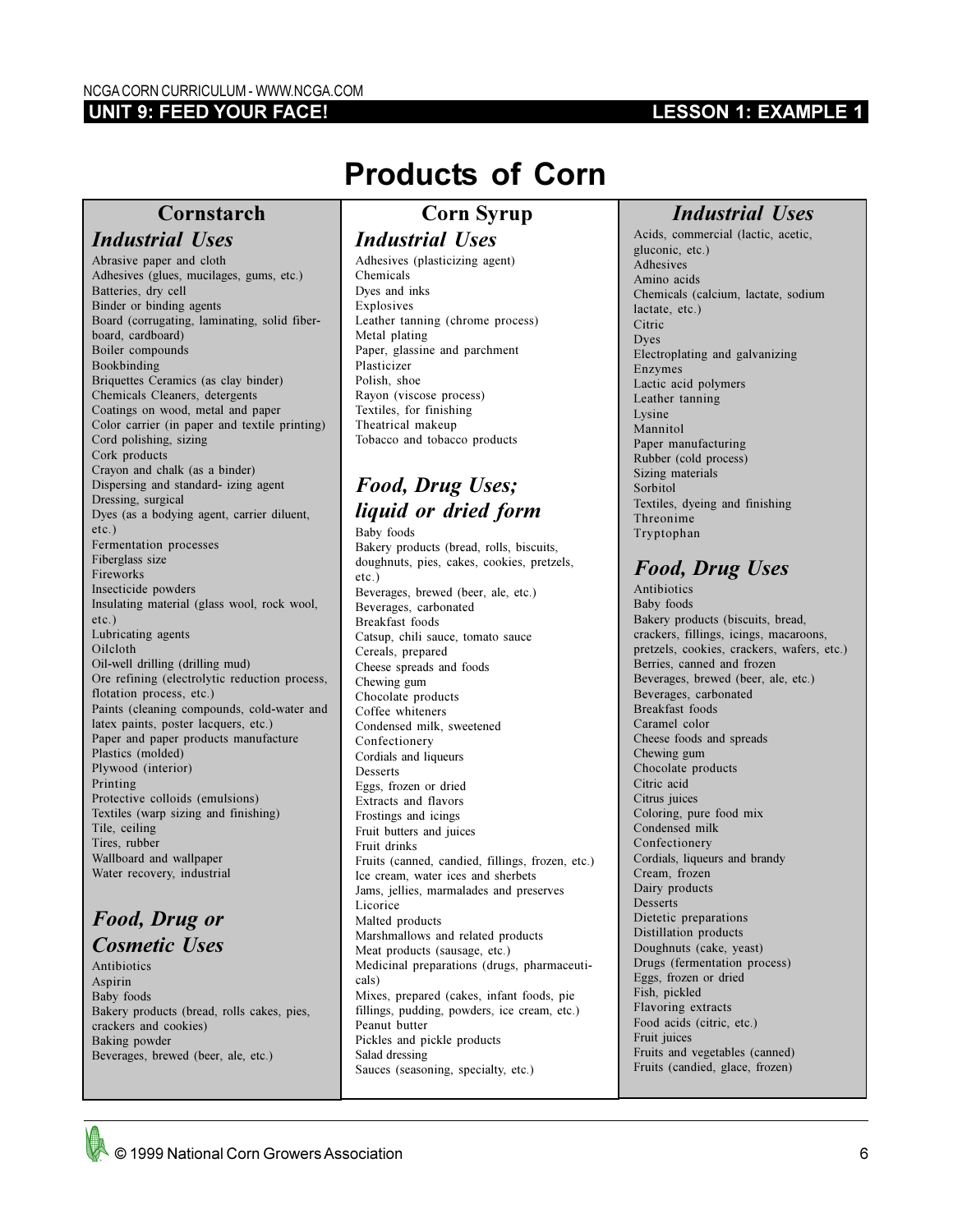#### **UNIT 9: FEED YOUR FACE!**

### **LESSON 1: EXAMPLE 1 cont.**

# **Products of Corn**

 Chewing gum Chocolate drink Confectionery Cosmetics Desserts (puddings, custards, etc.) Drugs and pharmaceuticals Flours, prepared (including prepared mixes) Food and drug coatings Gravies and sauces Meat products Mixes, prepared (pancake, waffle, cake, candy, etc.) Mustard, prepared Pie filling Precooked frozen meals Salad dressing Soaps and cleaners Soups Sugar, powdered Vegetables, canned Dextrins Industrial Uses Adhesives (glues, pastes, mucilages, gums) Bookbinding **Briquettes** Candles Ceramics Cord polishing Core binder (castings, molds, etc.) Cork products Crayon and chalk (as a binder) Dyes (dry, cake, etc.) Envelopes Fireworks Inks, printing Insecticides Insulation, fiberglass Labels Leather Linoleum Magazines Matches (on head and side of box) Oil-well drilling Ore separation Paints (cold-water, poster, etc.) Paper and paper products Plastics (molding) Plywood Sandpaper Shoes (counter pastes, polish, etc.) Silvering compounds Soaps Straws (drinking) Textiles, sizing, finishing and printing Twine (cord, string, etc.) Wallboard and wallpaper Window shades and shade cloth

Seafood, frozen Soups, dehydrated Syrups (table, chocolate, cocoa, fruit,mmedicinal, soda fountain, cordials, etc.) Toppings Vinegar

#### **High Fructose Corn Syrup Food Uses**

Bakery products Canned fruits Canned juices Condiments Confectionery products Frozen desserts Jams, jellies and preserves Soft drinks Wine Yeast

#### **Maltodextrins**

Food Uses Bakery mixes Beverage powders Condiments Dehydrated foods Dry soup mixes Gum confections Icings and glazes Instant tea Instant breakfast foods Low calorie sweeteners Marshmallows Nougats Pan coatings Sauce and gravy mixes Snack foods

Gelatin desserts Ice cream, water ices and sherbets Infant and invalid feeding Jams, jellies, marmalades and preserves Lactic acid Meat products (bacon, bologna, hams, sausage, frankfurters, mincemeat) Medicinal preparations and intravenous (injections, pills, tablets, drugs, etc.) prepared (cake, icings and frosting, infant foods, pie fillings, toppings, etc.) Peanut butter Peas, canned Pectin, fruit Pickles and pickle products Prepared mixes Powders (ice cream, prepared dessert, pudding, summer drink, powders, etc.) Sauces (catsup, tomato, etc.) Seasoning mixes, dry Sorbitol (in candies, toothpaste, etc.) Soups, dehydrated Spices and mustard preparations Syrups (table, fountain, medicinal, etc.) Vinegar Wine Xanthan gums Yeast

#### **Hydrol**

#### **Corn-sugar molasses**

Leather tanning Livestock feed Organic acids Organic solvents Tobacco

#### **Ethanol**

Alcoholic beverages Industrial alcohol Octane enhancer Oxygenate in motor fuels

**Personal care products** Mouthwash Toothpaste

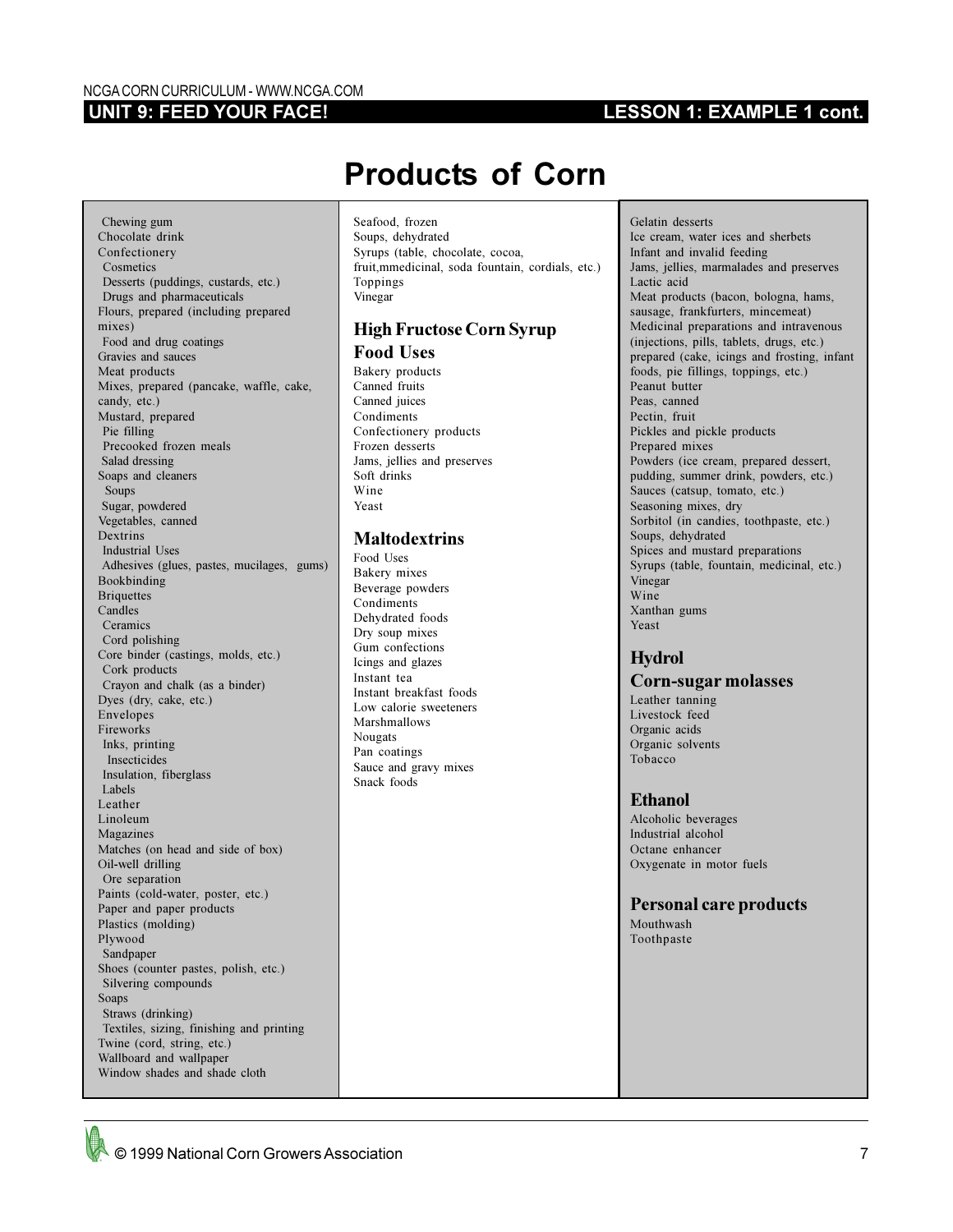## **UNIT 9: FEED YOUR FACE!**

## **LESSON 1: EXAMPLE 2**

| <b>Co-Products of Corn</b> |  |  |
|----------------------------|--|--|
|----------------------------|--|--|

| <b>SOLUBLES</b>                         | <b>GLUTEN AND HULLS</b>                                                                                                                                                                                                                                                                                                                                                                                                                 | <b>GERM</b>                                                                                                                                                                                                                                                                                                                                                                                                                                                                                                                                                                                             |
|-----------------------------------------|-----------------------------------------------------------------------------------------------------------------------------------------------------------------------------------------------------------------------------------------------------------------------------------------------------------------------------------------------------------------------------------------------------------------------------------------|---------------------------------------------------------------------------------------------------------------------------------------------------------------------------------------------------------------------------------------------------------------------------------------------------------------------------------------------------------------------------------------------------------------------------------------------------------------------------------------------------------------------------------------------------------------------------------------------------------|
| <b>Steepwater</b><br><b>Antibiotics</b> | <b>Steepwater for Feed</b><br><b>Gluten Feed and Meal</b>                                                                                                                                                                                                                                                                                                                                                                               | <b>Corn Oil</b>                                                                                                                                                                                                                                                                                                                                                                                                                                                                                                                                                                                         |
| Chemicals<br>Pharmaceuticals<br>Yeast   | <b>Oil Meal</b><br>Products Used by Livestock,<br>Poultry and Dairy<br>Corn germ meal<br>Corn gluten feed<br>Corn gluten meal<br>Corn oil by-products<br>Corn sugar (crude and refined)<br>Hydrol (corn-sugar molasses)<br>Steepwater for feed (condensed fermented<br>corn extractives)<br>Corn Germ Meal, Corn Gluten Feed, Corn<br><b>Gluten Meal</b><br>Other Uses<br>Amino acids<br>Fur cleaner<br>Zein and other protein products | <b>Corn Oil, Refined</b><br><b>Food, Drug Uses</b><br>Carriers for vitamins and other<br>medicinal preparations in capsule form<br>Cooking oil<br>Margarine<br>Mayonnaise<br>Potato chips<br>Salad dressing<br>Sauces, seasoning<br>Shortening<br>Soups<br><b>Corn Oil and Free</b><br><b>Fatty Acids</b><br><b>Industrial Uses</b><br>Chemicals and insecticides<br>Lecithin (for pharmaceuticals,<br>cosmetics, linoleum, printing inks, etc.)<br>Paint and varnish<br>Rubber substitutes<br>Rust preventative (surface coatings)<br>Soap<br>Soluble oil (leather and tanning use)<br><b>Textiles</b> |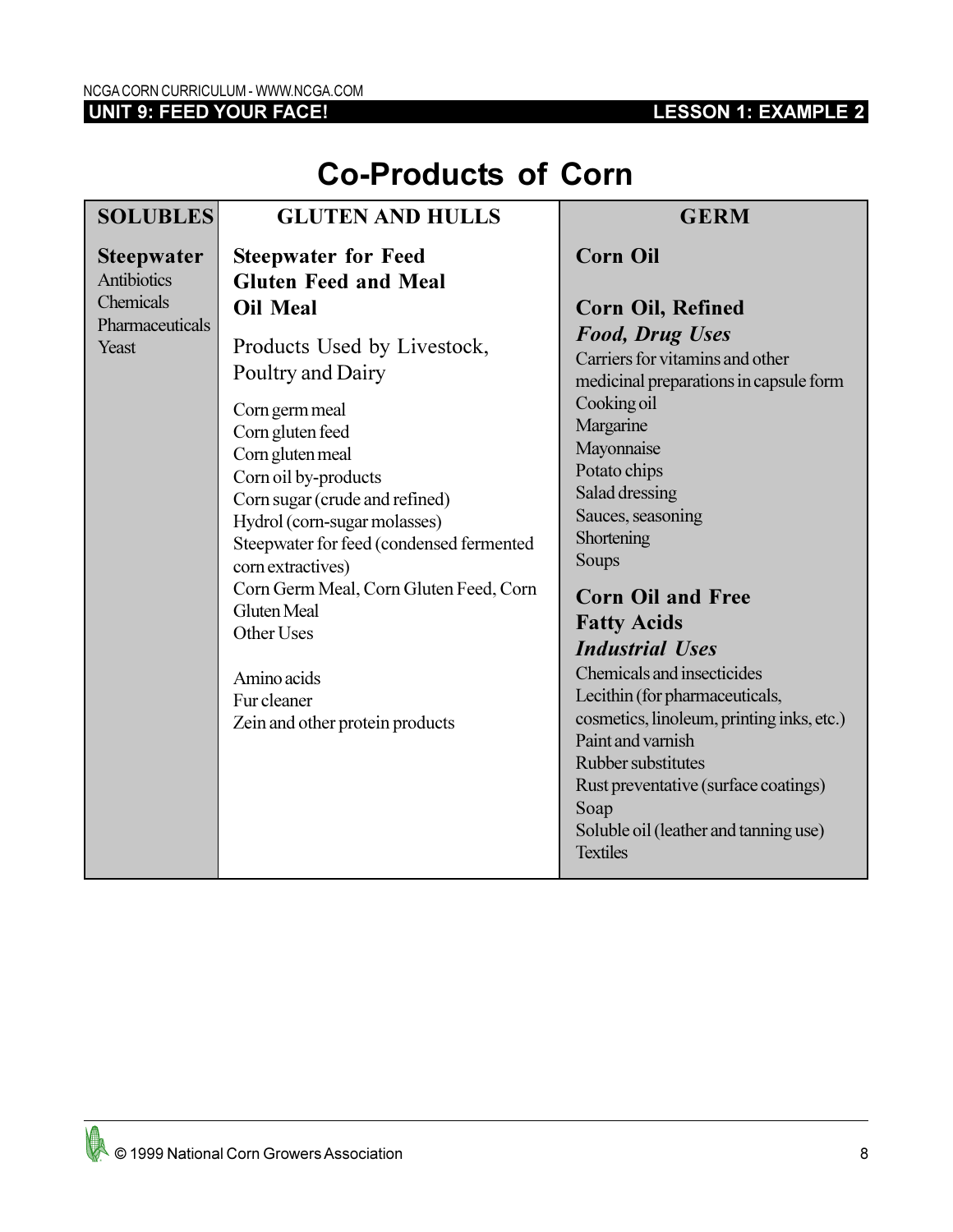### **LESSON 2: EXAMPLE 1**

### **UNIT 9: FEED YOUR FACE!**

# **The Four Parts of a Kernel of Corn**

#### **THE ENDOSPERM**

The endosperm is about 82 percent of the kernel's dry weight and is the source of energy (starch) and protein for the germinating seed. There are two types of endosperm, soft and hard. In the hard endosperm, starch is packed tightly together. In the soft endosperm, the starch is loose. When corn dries in the field before harvest, the moisture loss causes the soft endosperm to collapse and form a dent in the top of the kernel, thus the term "dent" corn

## **THE PERICARP**

 The pericarp is the outer covering of the kernel that protects it from deterioration. It resists water and water vapor and is undesirable to insects and microorganisms.

## **THE GERM**

The germ is the only living part of the corn kernel. It contains the essential genetic information,enzymes, vitamins and minerals for the kernel to grow into a corn plant. About 25 percent of the germ is corn oil. Corn oil is the most valuable part of the corn kernel. It is high in linoleic fatty acid (polyunsaturated fat) and has a bland taste.

| <b>Corn Components</b> |          |  |
|------------------------|----------|--|
| Starch                 | $61.0\%$ |  |
| Feed                   | 19.2%    |  |
| Oil                    | 3.8%     |  |
| Water                  | $16.0\%$ |  |

## **THE TIP CAP**

The tip cap is the only area of the kernel not covered by the pericarp. It was the attachment point of the kernel to the cob.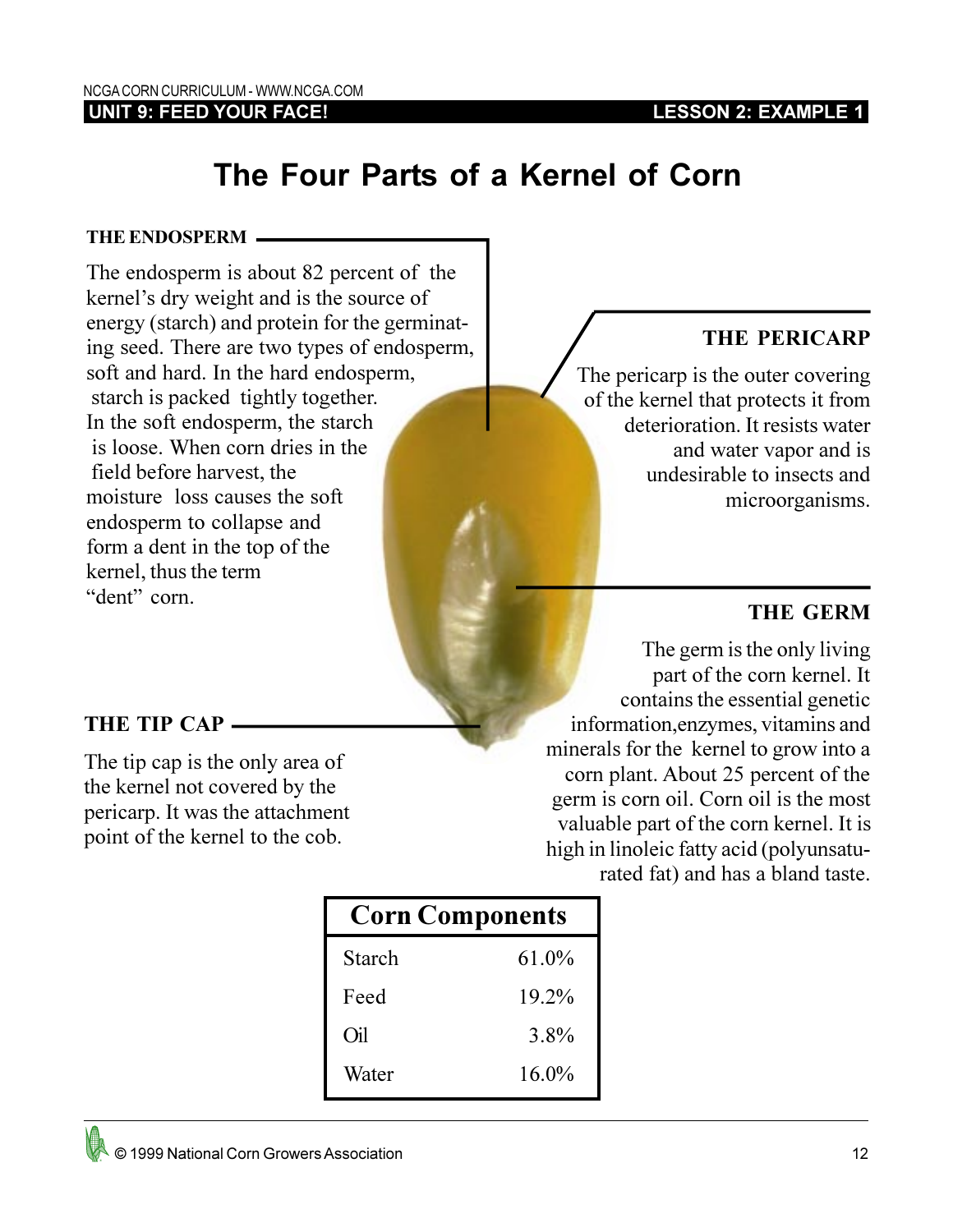**UNIT 9: FEED YOUR FACE!**

**LESSON 2: EXAMPLE 1 cont.**

# **Connect The Dots**

### **THE ENDOSPERM**

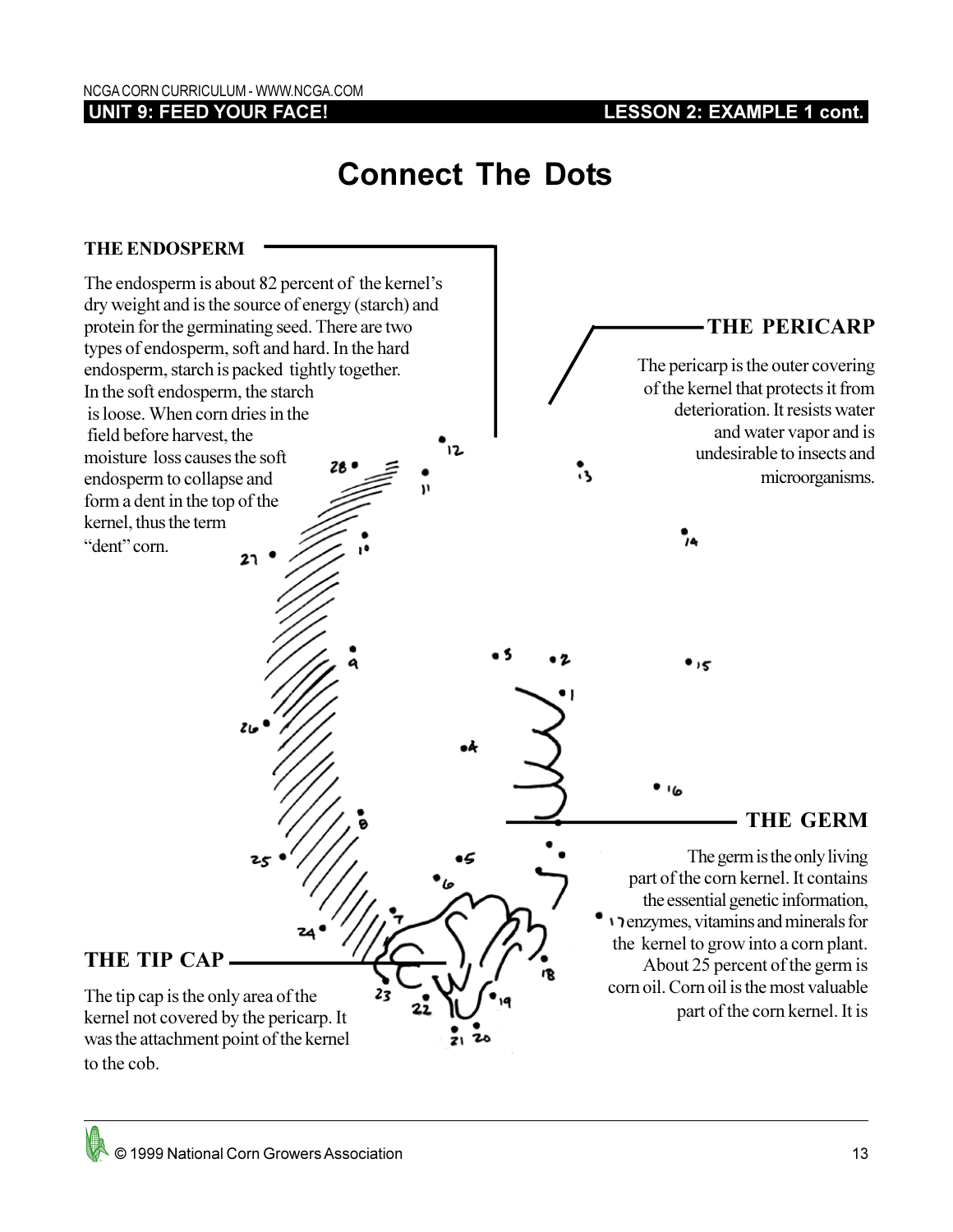# **LESSON 3: WORKSHEET 1**

# **STARCH YOUR DAY RIGHT**

## **Discovering the Starch in a Kernel of Corn:**

- 1. Thaw a package of frozen corn and place in a bowl.
- 2. Crunch up the corn with a potato masher and cover with water.
- 3. Let stand about 24 hours.
- 4. Remove the corn from the bowl with a slotted spoon.
- 5. Allow the water to stand another 15 minutes.

6. Very slowly, gently pour the water through a piece of cheesecloth (allowing the starch to become trapped in the cloth).

- 7. You can feel and see the starch left in the cloth.
- 8. On a small portion of the cheesecloth place a drop of iodine. (If starch is present, the iodine changes from a reddish-brown to a blue-black.)
- 9. Allow the remainder of the cheesecloth to dry overnight.
- 10. In the morning, feel and taste the powder remaining on the cheesecloth.
- 11. You've made cornstarch!! (For experiments using cornstarch to make plastic see Unit 7, Lesson 4).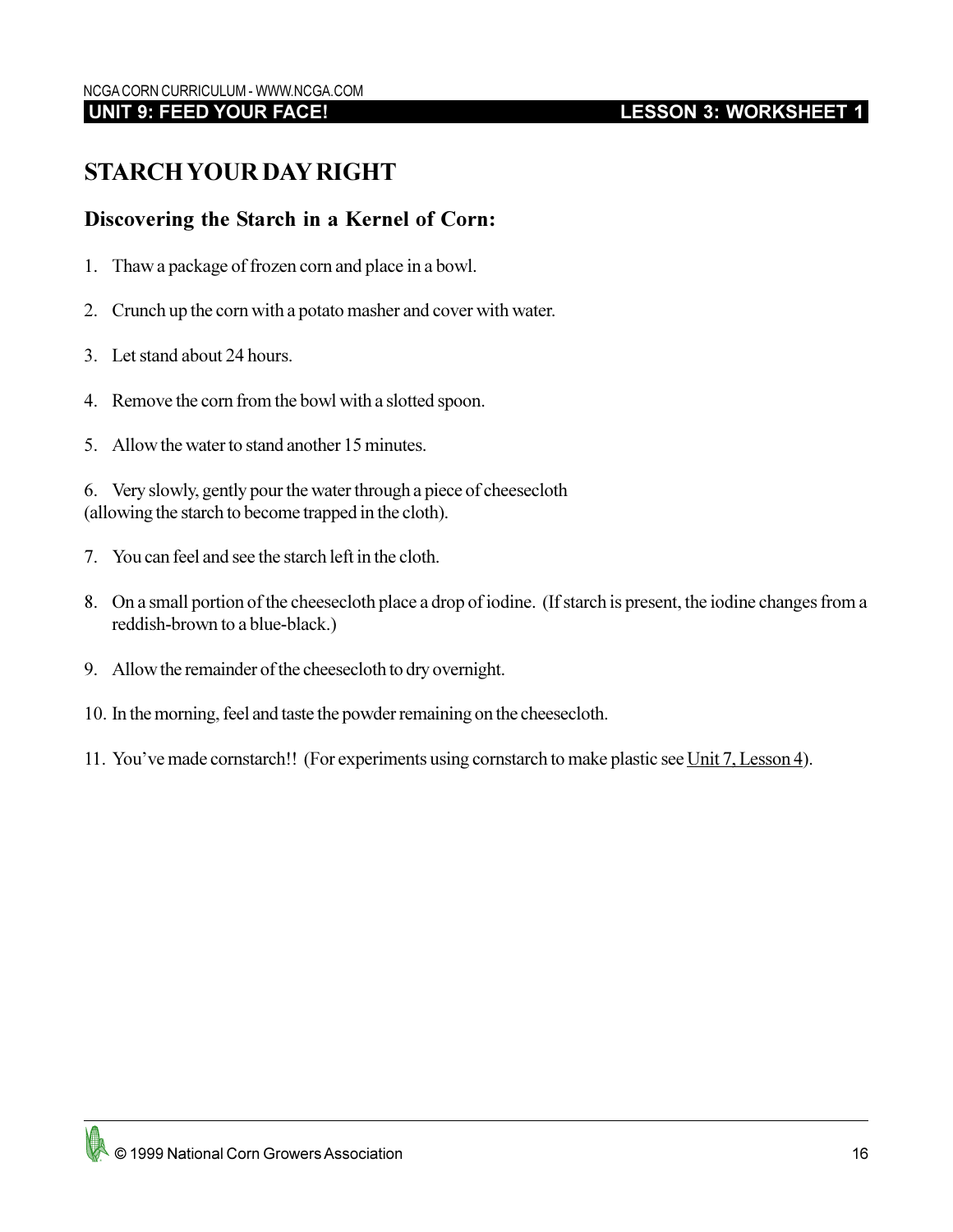# **STARCH YOU DAY RIGHT**

### **REFINING CORN**

#### **INTRODUCTION:**

Corn refiners purchase shelled corn from farmers, corn elevators, or grain companies.

The first purpose of corn refining is to separate the four parts of the corn kernel:

- 1. The pericarp, the outer skin-like covering of the kernel.
- 2. The tip cap, the point where the kernel was attached to a corncob.
- 3. The germ, the living part of a corn kernel containing genetic information and corn oil.
- 4. The endosperm, the protein and starch that make up over 80% of the mass of a kernel of corn.

The next purpose is to convert these parts into higher value products. Today the most important refined corn products are corn sweeteners, starch, oil, ethanol, and feed products.

#### **STEP ONE: STEEPING**

- 1. At the refinery, the corn is inspected and cleaned.
- 2. Then the corn is steeped, or soaked, in cool water for 30 to 40 hours.
- 3. The kernels double in size as they absorb the water.
- 4. As the kernels swell, the gluten (protein) bonds loosen and the starch is released.
- 5. The steep water is drained and used in animal feeds.
- 6. The corn is coarsely ground to separate the germ from the rest of the kernel.

#### **STEP TWO: GERM SEPARATION**

- 7. The coarsely ground corn is mixed with a small amount of water.
- 8. The mixture is moved to a germ separator that spins the corn germ out of the water.
- 9. The germ is screened to make sure no starch is present.
- 10. Corn oil is then extracted from the germ.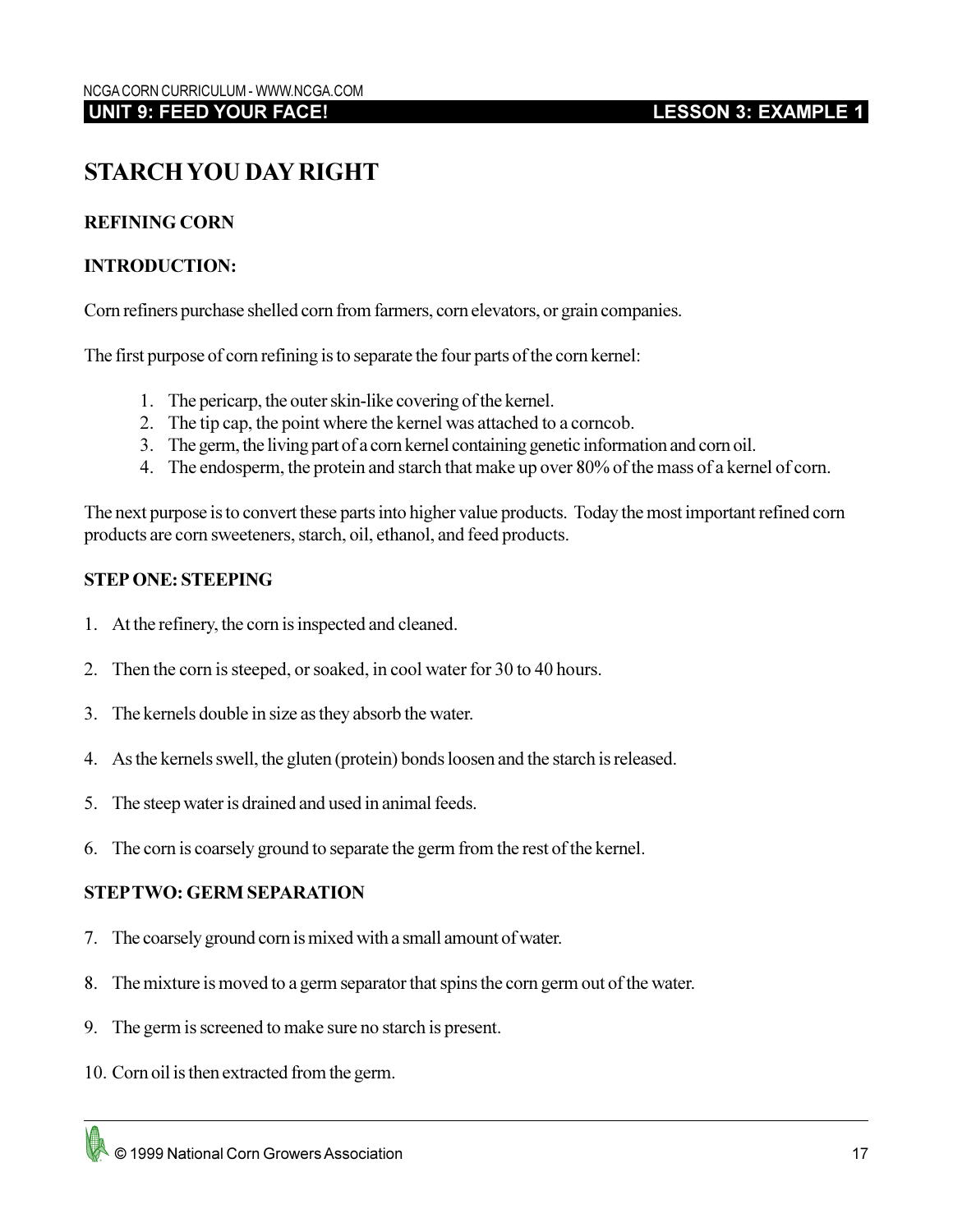#### NCGA CORN CURRICULUM - WWW.NCGA.COM  **UNIT 9: FEED YOUR FACE!**

## **LESSON 3: EXAMPLE 1 cont.**

11. Any remaining germ is used in animal feeds.

#### **STEP THREE: STARCH AND GLUTEN SEPARATION**

- 12. After the germ has been removed from the coarsely ground corn, the rest of the kernel is ground again.
- 13. It is mixed with a little more water.
- 14. The fiber is screened out of the corn, so that only a starch-gluten mixture remains.
- 15. The gluten has a lower density than starch so a centrifuge is used to separate the two.
- 16. The gluten is a protein used in animal feed.
- 17. The starch can be dried and marketed as unmodified cornstarch, or
- 18. it can be modified into specialty corn starch, or
- 19. it can be converted into corn syrup or sugar, or
- 20. it can be processed into biodegradable plastics, or
- 21. it can be fermented and used in ethanol.

#### **RESULTS**

One bushel of shelled corn weighs about 56 pounds. Through refining, one bushel of corn can make :

31 pounds of starch, or 33 pounds of sweetener (enough to sweeten 324 cans of cola), or 2.5 gallons of ethanol fuel, PLUS 11 pounds of animal feed, and over 2.5 pounds of gluten meal, and 1.6 pounds of corn oil.

## *Nothing is wasted!*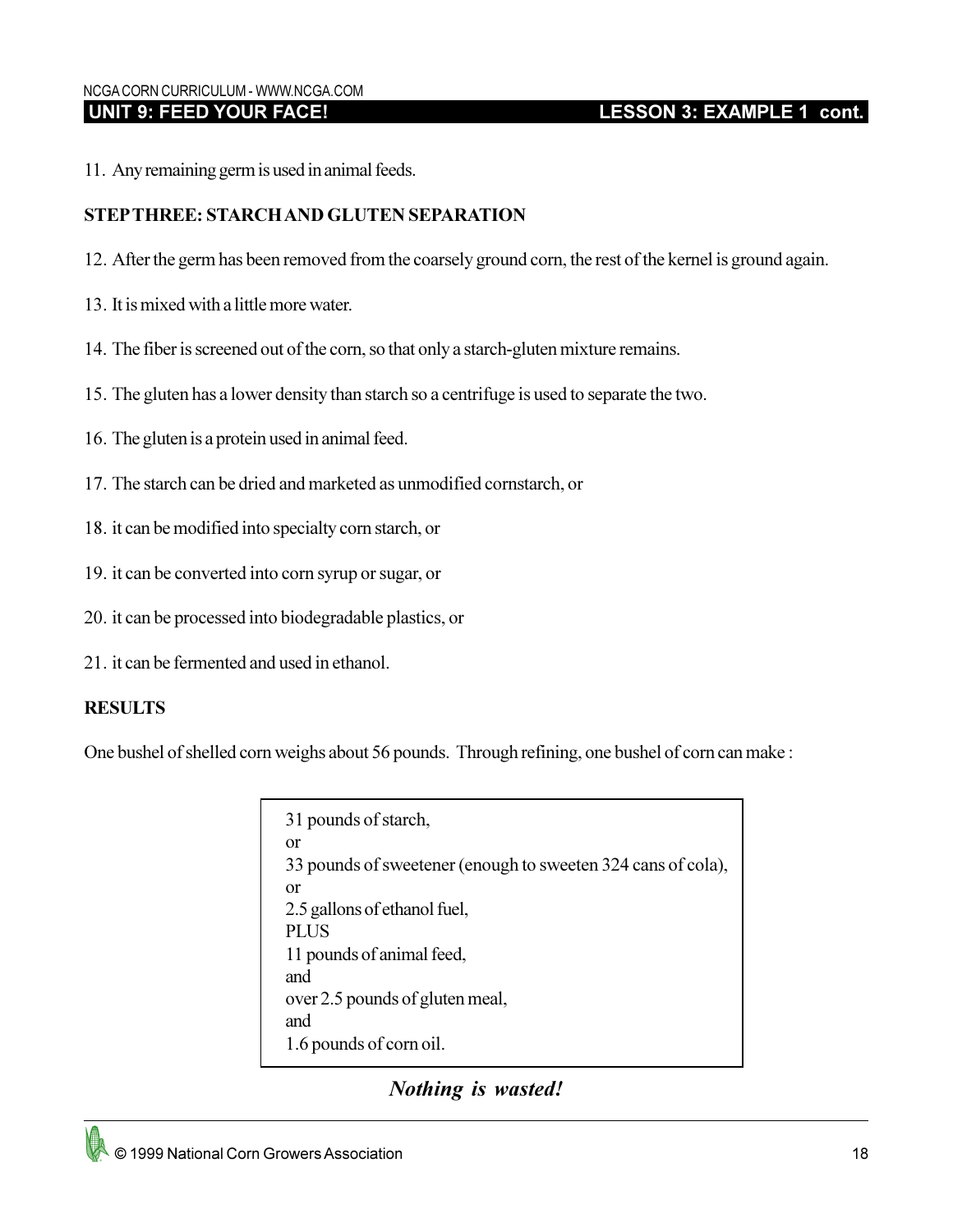**LESSON 3: WORKSHEET 2**

# **REFINING CORN**

*Fill-in-the-Blank:*

One bushel of corn weighs approximately pounds. *(Answer: 56)*

Corn oil is found in the of the kernel. *(Answer: germ)*

The endosperm contains and makes up over 80% of the mass of the corn kernel. *(Answer: gluten protein and starch)*

The five most important refined corn products are

*(Answer: corn sweeteners, ethanol, starch, oil, and feed products.)*

\_\_\_\_\_\_\_\_\_\_\_\_\_\_\_\_\_\_\_\_\_\_\_\_\_\_\_\_\_\_\_\_\_\_\_\_\_\_\_\_\_\_\_\_\_\_\_\_

\_\_\_\_\_\_\_\_\_\_\_\_\_\_\_\_\_\_purchase shelled corn and separate the parts of a kernel of corn during the refining

process.

*(Answer: Corn refiners)*

In the process the corn is soaked in cool water for 30-40 hours, where the kernels swell to double their size. *(Answer: Steeping)*

One bushel of corn can be refined into \_\_ pounds of cornstarch plus \_\_ pounds of animal feed, \_\_\_ pounds of gluten meal, and \_\_\_ pounds of corn oil. *(Answers: 31, 11, 2.5, 1.6)*

The starch can be dried and marketed as unmodified or specialty cornstarch, or it can be converted into

*(Answer: corn syrup or sugar, biodegradable plastics or ethanol)*

 $\overline{\phantom{a}}$  , and the set of the set of the set of the set of the set of the set of the set of the set of the set of the set of the set of the set of the set of the set of the set of the set of the set of the set of the s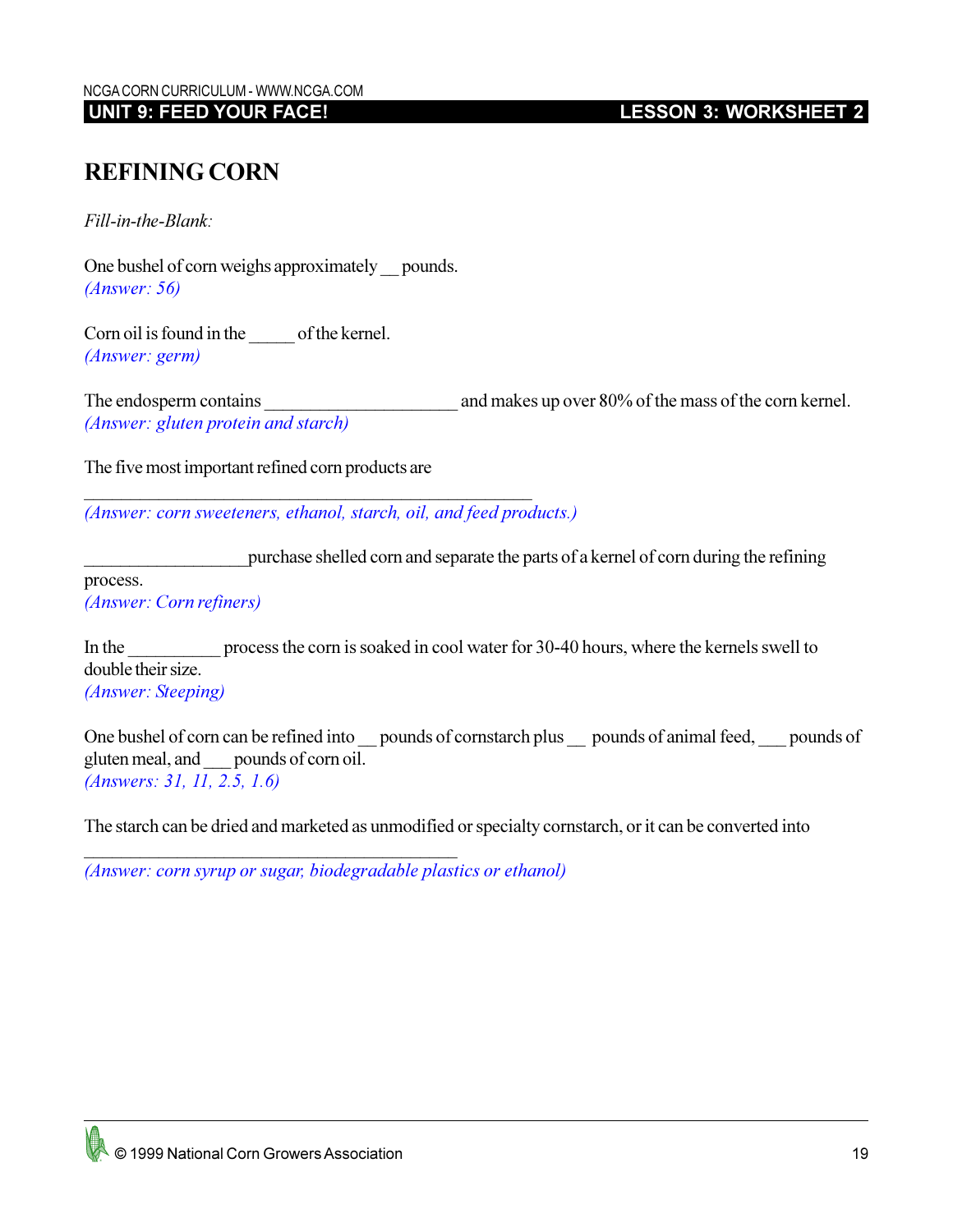## **LESSON 4: WORKSHEET 1**

#### **BUBBLES**

#### 1 cup dishwashing detergent 3 cups water 6 tablespoons white **corn syrup**

- Combine ingredients in a large jar or container, cover, and shake well.
- Let the mixture settle for four hours.
- Pour the bubble soap into a large pan or plastic tub.
- After using the bubble soap, store it covered and labeled in the refrigerator.
- **•** Try to let the bubble soap come to room temperature before you use it again.
- Enjoy!
	- Make your own blower by cutting the bottom off a polyfoam cup, place the wide end in the soap, and blow from the cut end.
	- § Or make a gigantic wand by bending a wire coat hanger into a circle.

### **COOKED PLAYDOUGH**

*Mix together:* 1 cup flour  $\frac{1}{2}$  cup salt 2 teaspoons cream of tartar

> *Then add:* 1 cup water 1 tablespoon **corn oil** Food coloring\*

*\*You may use food coloring paste (used for cake decorating) for more vivid colors.*

- Cook over medium heat, stirring constantly until a ball forms.
- § Knead until smooth.
- Store in an airtight covered container.